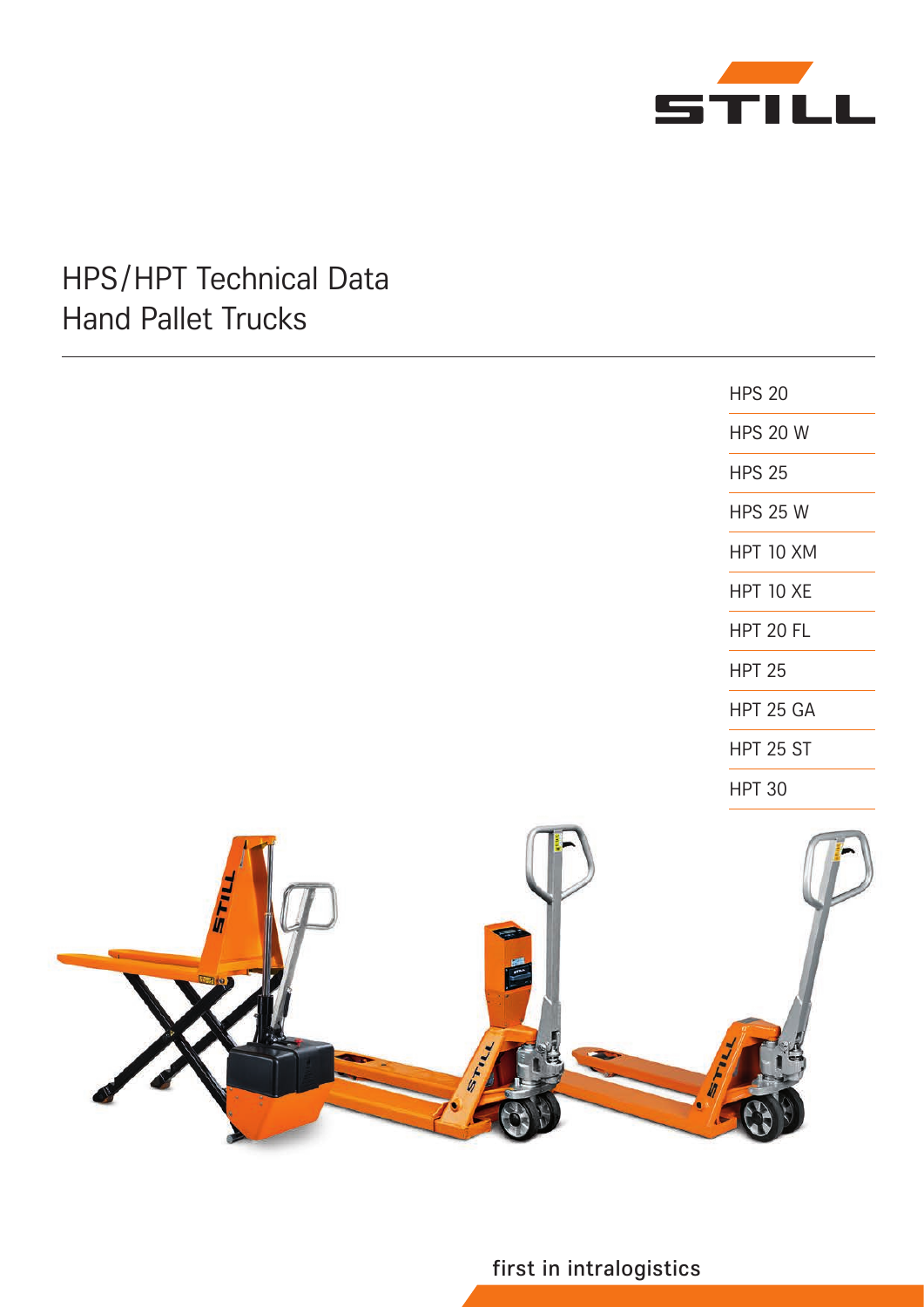







#### HPS/HPT Hand Pallet Trucks Simply moving more

This specification sheet, which conforms to VDI guideline 2198, provides the technical values for the standard equipment only. Different tyres and the use of accessories, etc. may result in other values.

#### HPT 25, HPT 30, HPT 20 FL

| <b>HPT Hand Pallet Truck</b>                   |                                                                     |
|------------------------------------------------|---------------------------------------------------------------------|
| Impressive all-rounder for loads up to 3000 kg |                                                                     |
|                                                | Maximum steering lock for manoeuvrability in the tightest of spaces |

Hand pallet trucks are versatile, easy to operate and available at all times, making them one of the most popular types of industrial trucks used in logistics. Featuring lifting capacities of up to 2,500 kg and 3,000 kg respectively, the reliable HPT 25/30 models boast an impressively functional design and are incredibly straightforward to use. With its different fork lengths and widths, the HPT can be optimally configured for almost any carrier and even for transportation of two pallets laid end to end. The ergonomic design of the tiller enables fatigue-free operation, guaranteeing outstanding levels of productivity, whilst the maximum steering lock of 205° provides extremely high manoeuvrability – even in the tightest of spaces. The option of the quick lifting function for loads of up to 150 kg makes the HPT 25 your ideal partner for swiftly loading and unloading lorries, moving pallets, and covering short transport routes. The HPT 20 FL flat pallet truck has a lifting capacity of 2,000 kg. With a fork height of just 56.5 mm, it is best suited to lifting really low carriers, such as special pallets or packages. The tips of the forks taper towards the front, so they can be used as a skid lift, thereby making it easier to pick up pallets from the side.





Ergonomic handle design for fatigue-free operation

|  | 1.1    | Manufacturer                                          |                 |    | <b>STILL</b>               | STILL                             | STILL         | <b>STILL</b>                                      | <b>STILL</b>                        | STILL                               | STILL                 | <b>STILL</b>  | STILL            | STILL            | STILL                 |
|--|--------|-------------------------------------------------------|-----------------|----|----------------------------|-----------------------------------|---------------|---------------------------------------------------|-------------------------------------|-------------------------------------|-----------------------|---------------|------------------|------------------|-----------------------|
|  | 1.2    | Manufacturer's type designation                       |                 |    | <b>HPS 20</b>              | <b>HPS 20 W</b>                   | <b>HPS 25</b> | <b>HPS 25 W</b>                                   | <b>HPT 10 XM</b>                    | <b>HPT 10 XE</b>                    | HPT 20 FL             | <b>HPT 25</b> | <b>HPT 25 GA</b> | <b>HPT 25 ST</b> | <b>HPT 30</b>         |
|  | 1.4    | Operator type                                         |                 |    | Pedestrian                 | Pedestrian                        | Pedestrian    | Pedestrian                                        | Pedestrian                          | Pedestrian                          | Pedestrian            | Pedestrian    | Pedestrian       | Pedestrian       | Pedestrian            |
|  | 1.5    | Rated capacity/rated load                             |                 | ka | 2000                       | 2000                              | 2500          | 2500                                              | 1000                                | 1000                                | 2000                  | 2500          | 2500             | 2500             | 3000                  |
|  | 1.6    | Load centre distance                                  | $\mathbb{C}$    | mm | 600                        | 600                               | 600           | 600                                               | 600                                 | 600                                 | 600                   | 600           | 600              | 600              | 600                   |
|  | 1.8    | Load distance, centre of drive axle to fork           |                 | mm | 972                        | 935                               | 972           | 935                                               | 993                                 | 993                                 | 945                   | 932           | 932              | 932              | 932                   |
|  | 1.9    | Wheel base                                            | V               | mm | 1218                       | 1120                              | 1218          | 1120                                              | 1231                                | 1231                                | 1192                  | 1192          | 1192             | 1192             | 1192                  |
|  | 2.1    | Service weight                                        |                 |    | kg 69                      | 104 <sup>2</sup>                  | 70            | 107 <sup>2</sup>                                  | 104                                 | 144 <sup>2</sup>                    | 71                    | 63            | 63               | 69               | 79                    |
|  | 3.1    | Tyres<br>drive end/load end                           |                 |    | Nylon/nylon                | Rubber/<br>polyurethane<br>tandem | Nylon/nylon   | Rubber/<br>polyurethane<br>$t$ andem <sup>1</sup> | Nylon/<br>polyurethane <sup>1</sup> | Nylon/<br>polyurethane <sup>1</sup> | Nylon/nylon<br>tandem | Nylon/nylon   | Nylon/nylon      | Nylon/nylon      | Nylon/nylon<br>tandem |
|  | 3.2    | drive end<br>Tyre size                                |                 |    |                            | Ø 180 x 50                        | Ø 200 x 50    | Ø 180 x 50                                        | Ø 200 x 45                          | Ø 200 x 50                          | Ø 200 x 50            | Ø 200 x 50    | Ø 200 x 50       | Ø 200 x 50       | Ø 200 x 50            |
|  | 3.3    | Tyre size<br>load end                                 |                 |    | $mm$ $\varnothing$ 80 x 93 | Ø 80 x 70                         | Ø 80 x 93     | Ø 80 x 70                                         | Ø 80 x 50                           | Ø 80 x 50                           | Ø 55 x 58             | Ø 82 x 82     | Ø 82 x 82        | Ø 82 x 82        | Ø 82 x 60             |
|  | 3.5    | Number of wheels<br>drive end/load end                |                 |    | 2/2                        | 2/4                               | 2/2           | 2/4                                               | 2/2                                 | 2/2                                 | 2/4                   | 2/2           | 2/2              | 2/2              | 2/4                   |
|  | 3.6    | Track width<br>drive end                              | $D_{10}$        | mm | 130                        | 130                               | 130           | 130                                               | 155                                 | 155                                 | 125                   | 155           | 155              | 155              | 155                   |
|  | 3.7    | Track width<br>load end                               | $D_{11}$        | mm | 360                        | 445                               | 360           | 445                                               | 447                                 | 447                                 | 365                   | 375           | 375              | 375              | 375                   |
|  | 4.4    | Lift                                                  | $h_3$           | mm | 115                        | 115                               | 115           | 115                                               | 715                                 | 715                                 | 115                   | 115           | 115              | 115              | 115                   |
|  | 4.9    | Height drawbar in driving position<br>max.            | $h_{14}$        | mm | 1230                       | 1215                              | 1230          | 1215                                              | 1285                                | 1214                                | 1185                  | 1185          | 1185             | 1185             | 1185                  |
|  | 4.15   | Fork height, lowered                                  | $h_{13}$        |    | mm 85                      | 90                                | 85            | 90                                                | 85                                  | 85                                  | 56,5                  | 85            | 85               | 85               | 85                    |
|  | 4.19   | Overall length                                        |                 | mm | 1545                       | 1580                              | 1545          | 1580                                              | 1545                                | 1665                                | 1550                  | 1550          | 1550             | 1550             | 1550                  |
|  | 4.20   | Length to face of forks                               | $\vert$         | mm | 395                        | 430                               | 395           | 430                                               | 395                                 | 515                                 | 400                   | 400           | 400              | 400              | 400                   |
|  | 4.21   | Overall width                                         |                 | mm | 520                        | 555                               | 520           | 555                                               | 540                                 | 540                                 | 525                   | 525           | 525              | 525              | 525                   |
|  | 4.22   | <b>DIN ISO 2331</b><br>Fork dimensions                | s/e/l           | mm | 48/160/1150                | 65/180/1150                       | 48/160/1150   | 65/180/1150                                       | 48/160/1150                         | 48/160/1150                         | 40/160/1150           | 55/150/1150   | 55/150/1150      | 55/150/1150      | 55/150/1150           |
|  | 4.25   | Distance between fork arms                            | D-              | mm | 520                        | 555                               | 520           | 555                                               | 540                                 | 540                                 | 525                   | 525           | 525              | 525              | 525                   |
|  | 4.32   | Ground clearance, centre of wheel base                | m <sub>2</sub>  | mm | 37                         | 25                                | 37            | 25                                                | 21                                  | 21                                  | 15                    | 30            | 30               | 30               | 30                    |
|  | 4.34   | Working aisle width for pallets 1000 x 1200 crossways | A <sub>ct</sub> | mm | 1810                       | 1850                              | 1810          | 1850                                              | 2241                                | 2321                                | 2170                  | 2171          | 2171             | 2171             | 2171                  |
|  | 4.34.2 | Working aisle width for pallets 800 x 1200 lengthways | $A_{st}$        | mm | 1790                       | 1830                              | 1790          | 1830                                              | 2091                                | 2171                                | 2041                  | 2048          | 2048             | 2048             | 2048                  |
|  | 4.35   | Turning radius                                        |                 | mm | 1335                       | 1375                              | 1335          | 1375                                              | 1440                                | 1520                                | 1367                  | 1367          | 1367             | 1367             | 1367                  |
|  |        |                                                       |                 |    |                            |                                   |               |                                                   |                                     |                                     |                       |               |                  |                  |                       |

<sup>1</sup> Other wheel/roller treads as per the equipment overview<br><sup>2</sup> Service weight incl. battery

HPT 10 XE side view

HPS 20 side view

HPT 10 XE top view

HPS 20 top view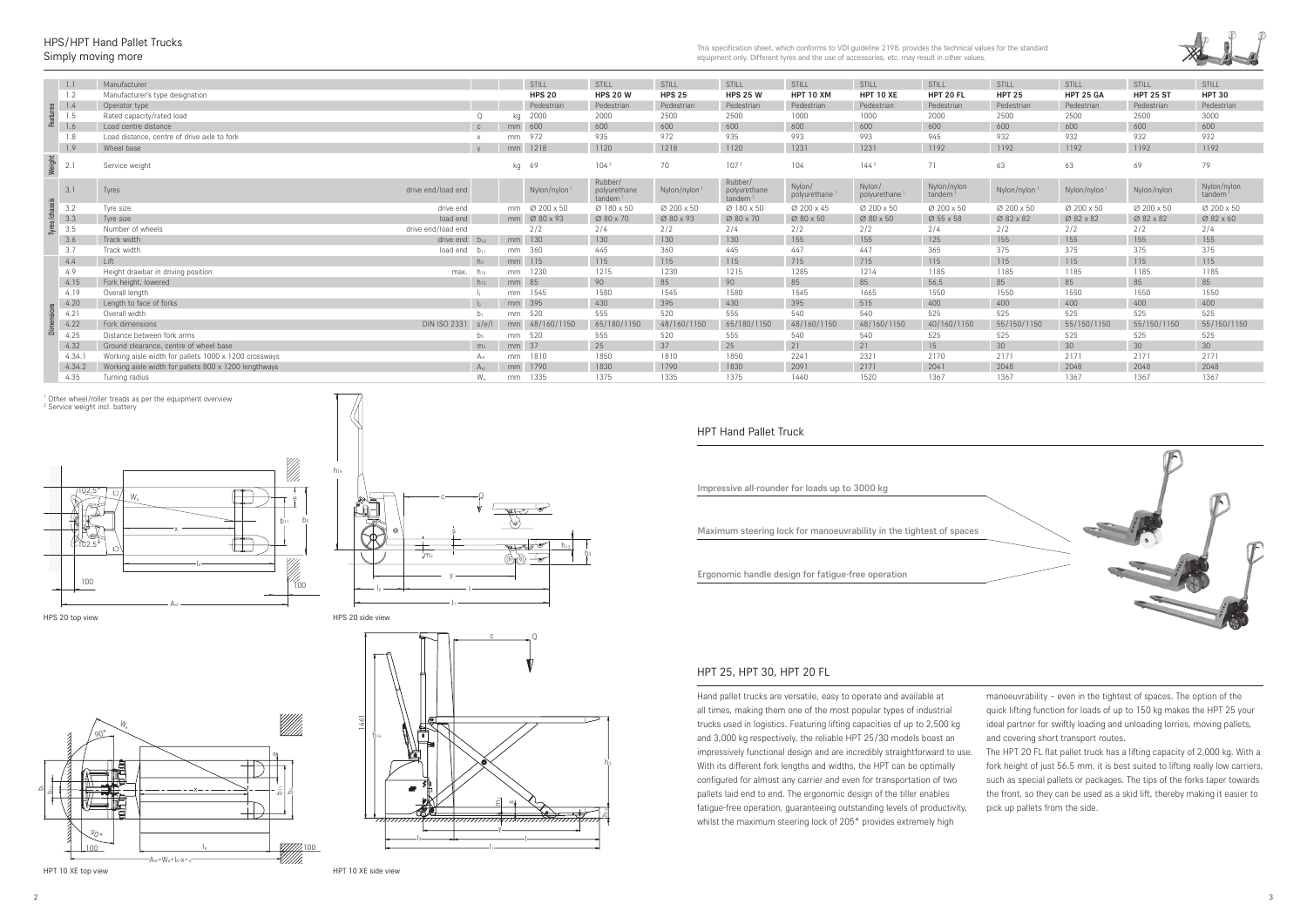High flexibility in use

Mobile workbench – whenever and wherever

Excellent stability, even at the maximum lift height

#### HPT 10 XM

With a lifting capacity of 1,000 kg, the HPT 10 XM manual scissor lift truck combines the advantages of a low lift pallet truck with those of a mobile workbench. The scissor lift for heights of up to 800 mm allows for loading and unloading, order picking and assembly work to be carried out without strenuous bending or lifting. For a lift height of 400 mm or more, supports are placed on the floor to provide the equipment with stability, making the HPT 10 XM a practical and extremely safe partner.



#### **HPT 10 XF**

The HPT 10 XE allows for ergonomically optimised operation in all situations thanks to its easy-to-use electrical scissor lift function. The standard 1.6 kW lifting motor, complete with powerful 12 V/60 Ah battery, makes it possible to lift loads weighing up to 1,000 kg with

ease. The working height of up to 800 mm is freely adjustable by electrically operating the scissor lift, taking the strain off the back, and the built-in supports can be used from heights of 400 mm, providing maximum safety with the HPT 10 XE as standard.

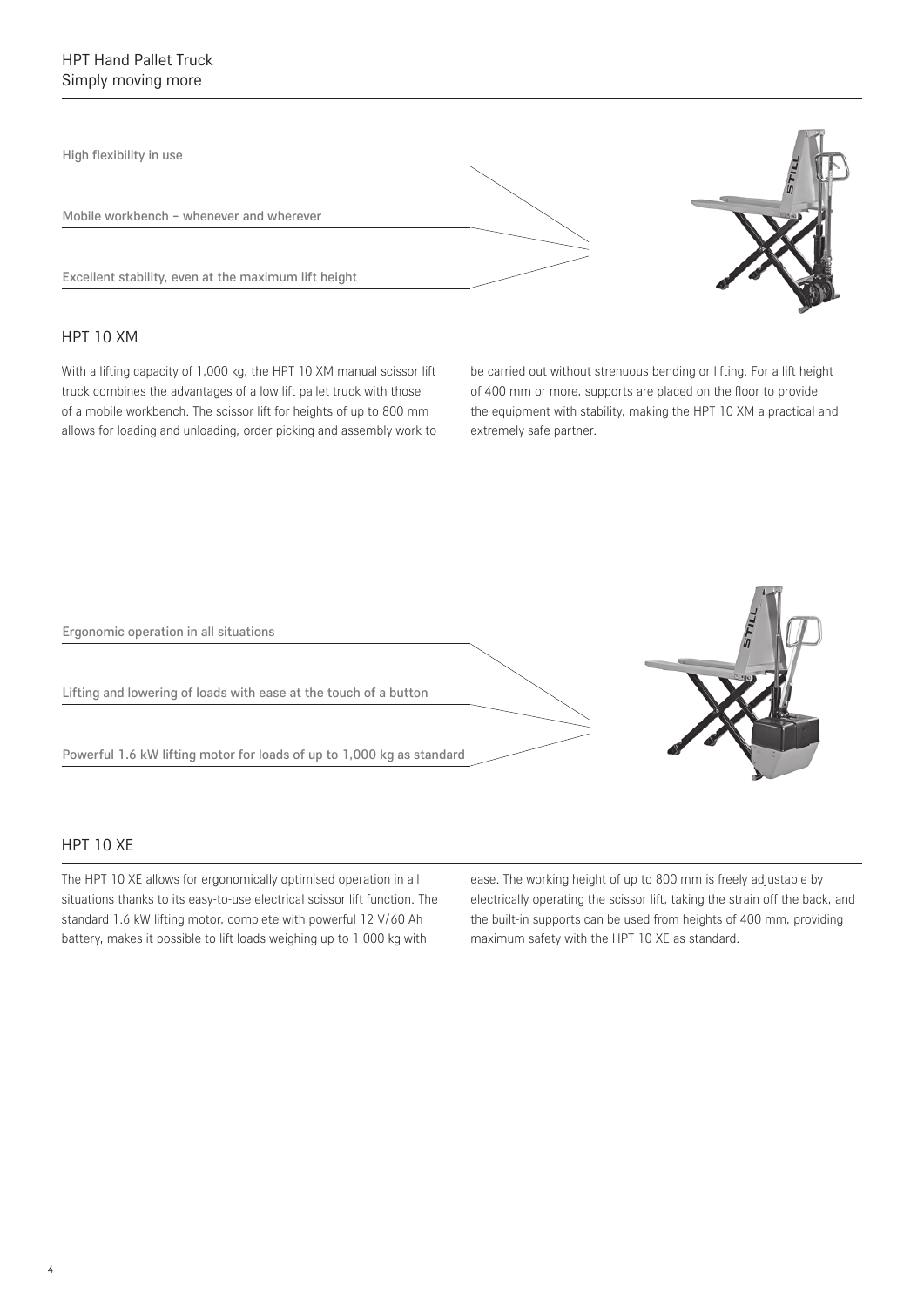Compliance with the most stringent hygiene standards

Quick and straightforward cleaning thanks to dirt-repellent properties

Long-lasting protection against moisture thanks to the corrosionresistant pump mechanism

#### HPT 25 GA

The galvanised version HPT 25 GA has been developed for use in damp or cool operating conditions. The surface coating provides the hand pallet truck with particularly effective protection against corrosion and wear, making it ideal for use outdoors, e. g. in horticultural enterprises, covered markets or ports.

#### HPT 25 ST

The HPT 25 ST is made from acid-resistant stainless steel (AISI 304) and complies with all hygiene regulations from the pharmaceutical, food and chemical industries. Its electropolished surfaces are dirtrepellent, making the product easy to clean. Made from durable bronze, the pump mechanism provides effective protection against corrosion, whilst the roller bearings are fully encapsulated to keep them waterproof.



#### HPS 20 W/25 W

Weighing, checking and calculating – the HPS 20 W and HPS 25 W variants can be used to transport loads of up to 2,000 kg and 2,500 kg respectively, whilst an accurate weight measurement can be taken in the same process step. Weighing cells built into the forks guarantee precise measurement results, with a tolerance of just 0.1 % of the lifted load. The weighing unit is intuitive and easy to operate, providing supporting functions, such as stored total sum function with consecutive numbering, the option to manually pre-set tare values and taring at the press of a button. The weighing unit has been awarded protection class IP 65 due to its protection against dust and moisture. There is also a battery indicator to show the current level of charge. The optional foot brake provides for an even higher level of safety on ramps, whilst the built-in printer – another optional feature – allows this one product to take care of yet another process step.

The HPS 20 W can weigh loads of up to 2,000 kg, and is mainly used in dispatch or goods inwards areas to determine transport weights in order to check for overloading or to run estimated checks of incoming goods. The scales come with an LCD display showing weights in 1 kg steps, and the weighing equipment is powered by four 1.5 V AA batteries.

The HPS 25 W features a multi-range display as standard for weighing goods. For loads of up to 200 kg, the weight is displayed in 0.2 kg steps, which allows for accurate measurements to be taken. The product is also almost always ready for use, as the battery module is easy to replace.

In industrial use, the HPS 25 W is suitable for loads of up to 2,500 kg, e. g. for checking weights in production and when measuring consumable materials or filling containers. Additional functions for counting pieces by entering or calculating the piece weight, a date/ time function and a calibrated version are also available as options.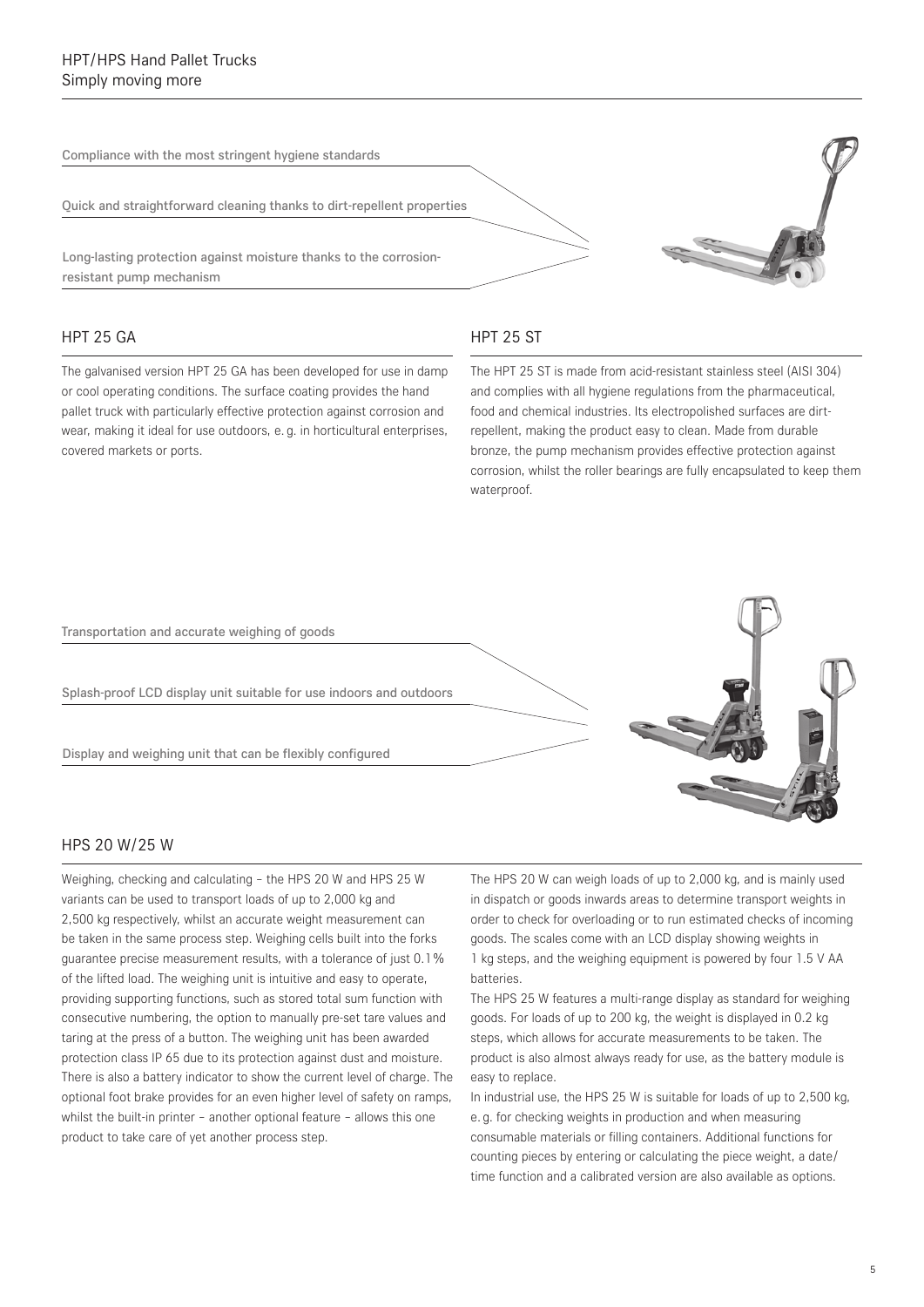High manoeuvrability due to large steering angle

Easy crossways loading of pallets thanks to loading rollers under the tips of the forks

Ergonomically optimised tiller shape for fatigue-free operation

#### HPS and HPT

With lifting capacities of between 1,000 kg and 3,000 kg, the HPS and HPT hand pallet trucks are incredibly versatile with applications for production, retail, logistics service providers and workshops, where they can be relied upon to manoeuvre in the tightest of spaces, transport goods or load and unload lorries. These products feature a robust steel construction that has been designed with durability in mind, boasting torsional rigidity and proving ideal for even the most heavy-duty of applications. Their compact design, various fork sizes and

load capacities allow these hand lift trucks to be adapted to suit the particular application in question perfectly. The HPS 25 and its standard quick lifting function make it possible for loads of up to 200 kg to be lifted with even more speed, resulting in better handling performance. Thanks to the extensive range of tyre options available, the rollers can be adapted to the ground conditions to ensure optimum rolling performance.

#### The 'Simply Efficient' factors: Performance attributes as a measure of economic efficiency

#### Simply easy

- Optimised tiller handle shape and functionality for quaranteed fatigue-free operation
- Effortless electrical lifting and lowering of loads, meaning physical strain is kept to a minimum
- Easier and quicker crossways loading of pallets thanks to the loading and unloading guides
- Fuel savings thanks to suitable tyre options that guarantee optimal grip and minimum rolling resistance in all situations

### Simply powerful

- Effective goods handling with the capacity to transport goods weighing up to 3,000 kg
- ■ Torsionally rigid steel construction guaranteeing durability and reliability for demanding applications
- Low wear thanks to powder-coated surfaces
- Powerful motion with the manual or electrical scissor lift function making it possible to lift loads of up to 1,000 kg to a height of up to 800 mm
- Even better handling performance for loads of up to 200 kg with the HPS 25's quick lifting function as standard

#### Simply safe

- Ergonomic operation with lift heights of up to 800 mm
- Safe handling of delicate goods with high-precision lowering of the forks
- Optional operating and parking brake ensures safety even on ramps
- Improved safety thanks to supports that can be used for lift heights of 400 mm or more
- Hydraulic overload protection to prevent errors and quarantee correct usage
- Splash-proof display unit for scales for use outdoors

#### ন্ীস Simply flexible

- ■ Various fork lengths and widths available to ensure you have the right equipment for every requirement
- Exceptional manoeuvrability even in the tightest of spaces due to the tiller's large steering angle

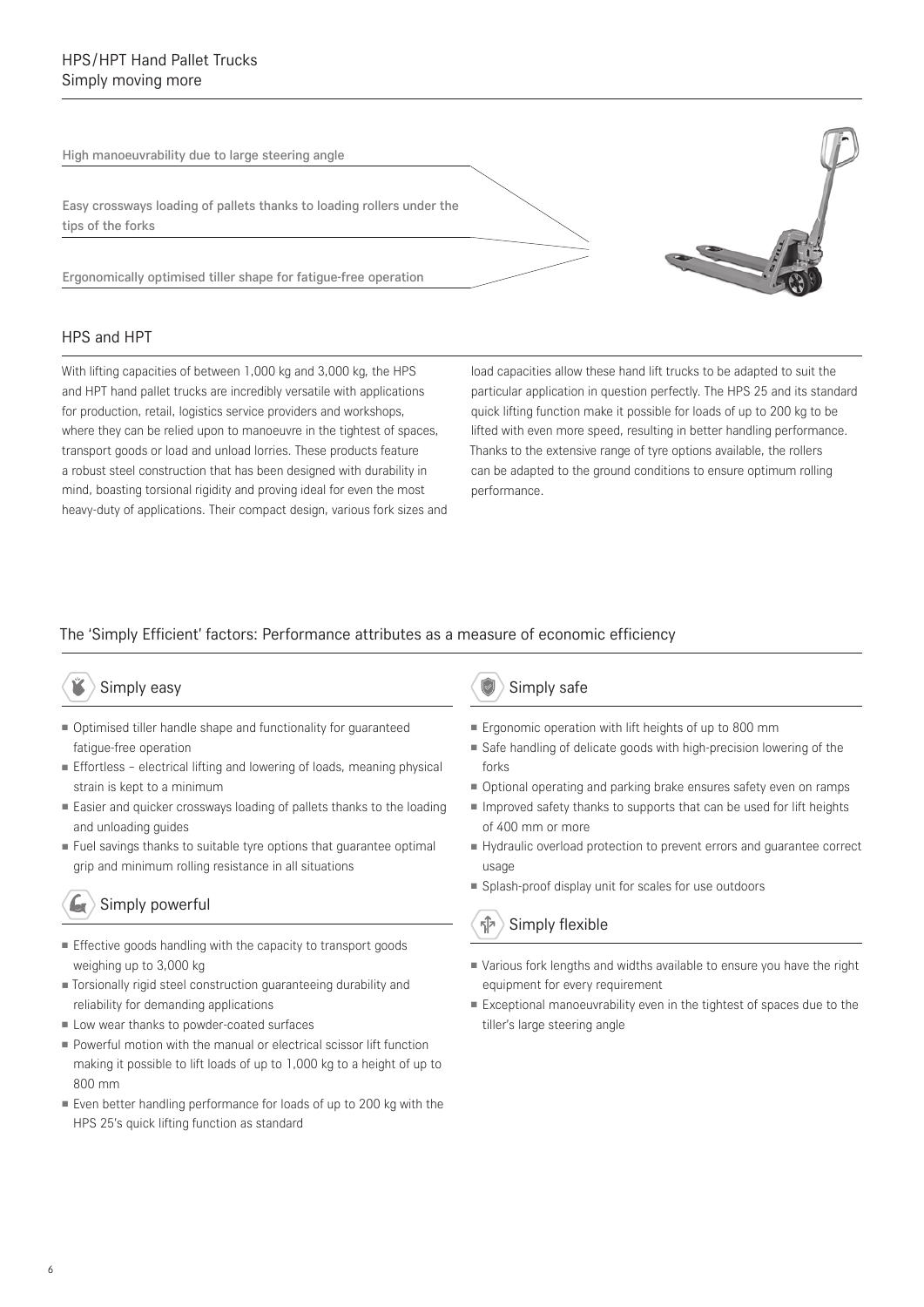#### HPS/HPT Hand Pallet Trucks Detailed Photos



Easy crossways loading of pallets thanks to the tandem roller with loading guide



Versatile and extendable – accurate weighing equipment for a wide range of operational requirements



Low steering forces and rolling resistance thanks to the single nylon roller



Pick up extremely low special pallets with the HPT 20 FL's flat forks

#### Equipment Variants

|                      |                                                                                                   | <b>HPS 20</b><br><b>HPS 25</b> |            | <b>HPS 20 W HPS 25 W</b> |                | HPT 25 HPT 20 FL |                | HPT 25 GA HPT 10 XM HPT 10 XE |         |
|----------------------|---------------------------------------------------------------------------------------------------|--------------------------------|------------|--------------------------|----------------|------------------|----------------|-------------------------------|---------|
| General              | Various fork lengths                                                                              |                                |            | O                        | О              |                  |                |                               |         |
|                      | Various equipment widths                                                                          |                                |            | O                        | O              |                  |                |                               |         |
|                      | Steering wheel tyres, nylon                                                                       |                                |            |                          |                |                  |                |                               |         |
|                      | Steering wheel tyres, polyurethane                                                                | ∩                              |            |                          | O              | $\circ$          |                | $\circ$                       | $\circ$ |
|                      | Steering wheel tyres, solid rubber                                                                |                                |            |                          | О              | О                |                | Ω                             | ∩       |
| Wheels               | Steering wheel tyres, polyurethane                                                                |                                | $\circ$    | $\circ$                  |                |                  |                |                               |         |
|                      | Load roller tyres, nylon, single                                                                  |                                |            |                          |                |                  |                |                               |         |
|                      | Load roller tyres, nylon, tandem                                                                  | $-10$                          |            |                          | O/I            |                  | O <sub>1</sub> |                               |         |
|                      | Load roller tyres, polyurethane, single                                                           | ∩                              |            |                          | OI             |                  |                |                               |         |
|                      | Load roller tyres, polyurethane, tandem                                                           | ∩                              |            |                          | O              |                  |                |                               |         |
| Safety               | Operating and parking brake (using the lever)                                                     |                                |            |                          | О              |                  |                |                               |         |
|                      | Parking brake (using the foot pedal)                                                              |                                | $\bigcirc$ | $\circ$                  |                |                  |                |                               |         |
|                      | 12 V/60 Ah battery for the electrical lifting equipment,<br>including external charger            |                                |            |                          |                |                  |                |                               |         |
| Battery system       | 12 V/1.2 Ah replacement battery for operating the weighing display,<br>including external charger |                                |            |                          |                |                  |                |                               |         |
|                      | 4 x 1.5 V AA batteries for operating the weighing display                                         |                                |            |                          |                |                  |                |                               |         |
|                      | Quick lifting function for loads of up to 150 kg                                                  |                                |            |                          | O <sub>1</sub> |                  |                |                               |         |
|                      | Ouick lifting function for loads of up to 200 kg                                                  |                                |            |                          |                |                  |                |                               |         |
|                      | Weighing system for measuring up to 2,000 kg                                                      |                                |            |                          |                |                  |                |                               |         |
|                      | Weighing system for measuring up to 2,500 kg                                                      |                                |            |                          |                |                  |                |                               |         |
| Additional equipment | Weighing system for measuring up to 2,500 kg, can be calibrated                                   |                                |            | $\circ$                  |                |                  |                |                               |         |
|                      | Built-in printer for weighing system                                                              |                                | ∩          | О                        |                |                  |                |                               |         |
|                      | Manual scissor lift                                                                               |                                |            |                          |                |                  |                |                               |         |
|                      | Electrical scissor lift                                                                           |                                |            |                          |                |                  |                |                               |         |

● Standard ○ Optional — Not available